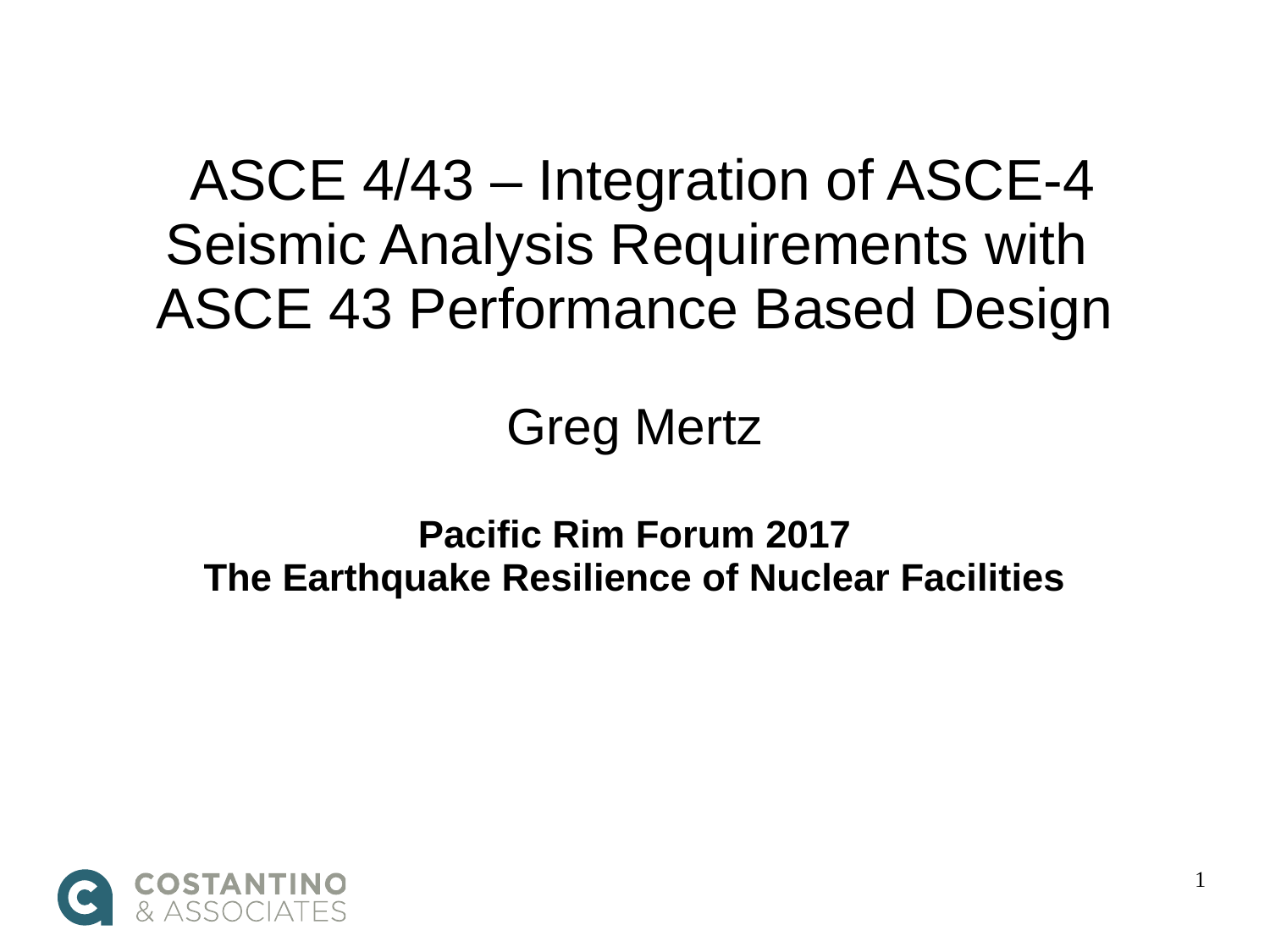# ASCE 43 Performance Based Design

- Objective:
	- Probability of exceeding limit state ≤ Target Performance Goal
		- Limit States:



• Performance Goals, Annual Probability of Exceedance

SDC-3  $P_F \leq 1 \times 10^{-4}$ SDC-4  $P_F \leq 4 \times 10^{-4}$ SDC-5  $P_F \leq 1 \times 10^{-5}$ 

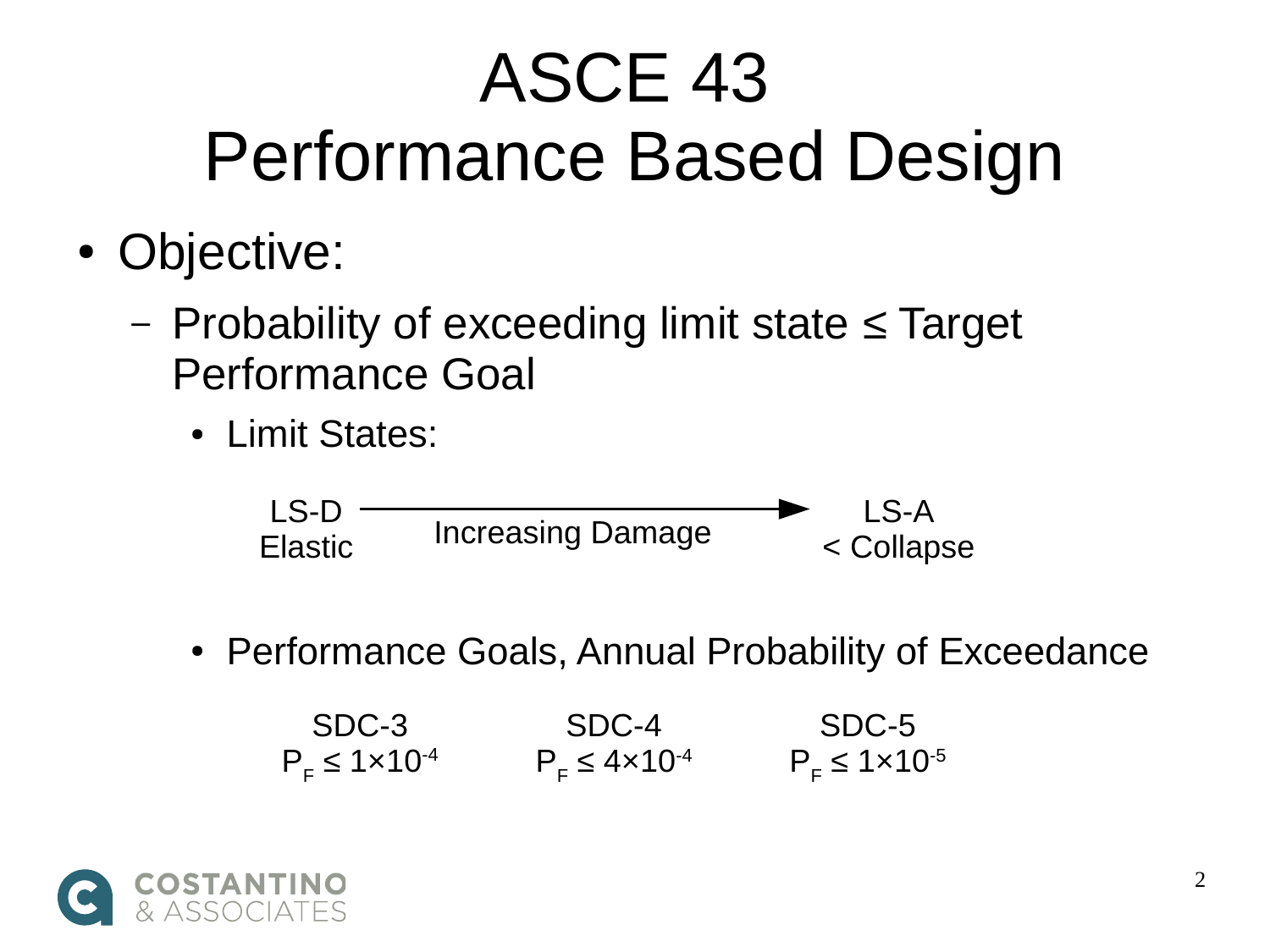# ASCE 43 Performance Based Design

$$
C \ge D_{NS} + \frac{E}{F \mu}
$$

- C 98% EP capacity
- $D_{NS}$  Median non-seismic demand
- E 80% NEP seismic demand
	- Median seismic input × SF
- Fu 95% EP inelastic factor
	- Limit state dependent

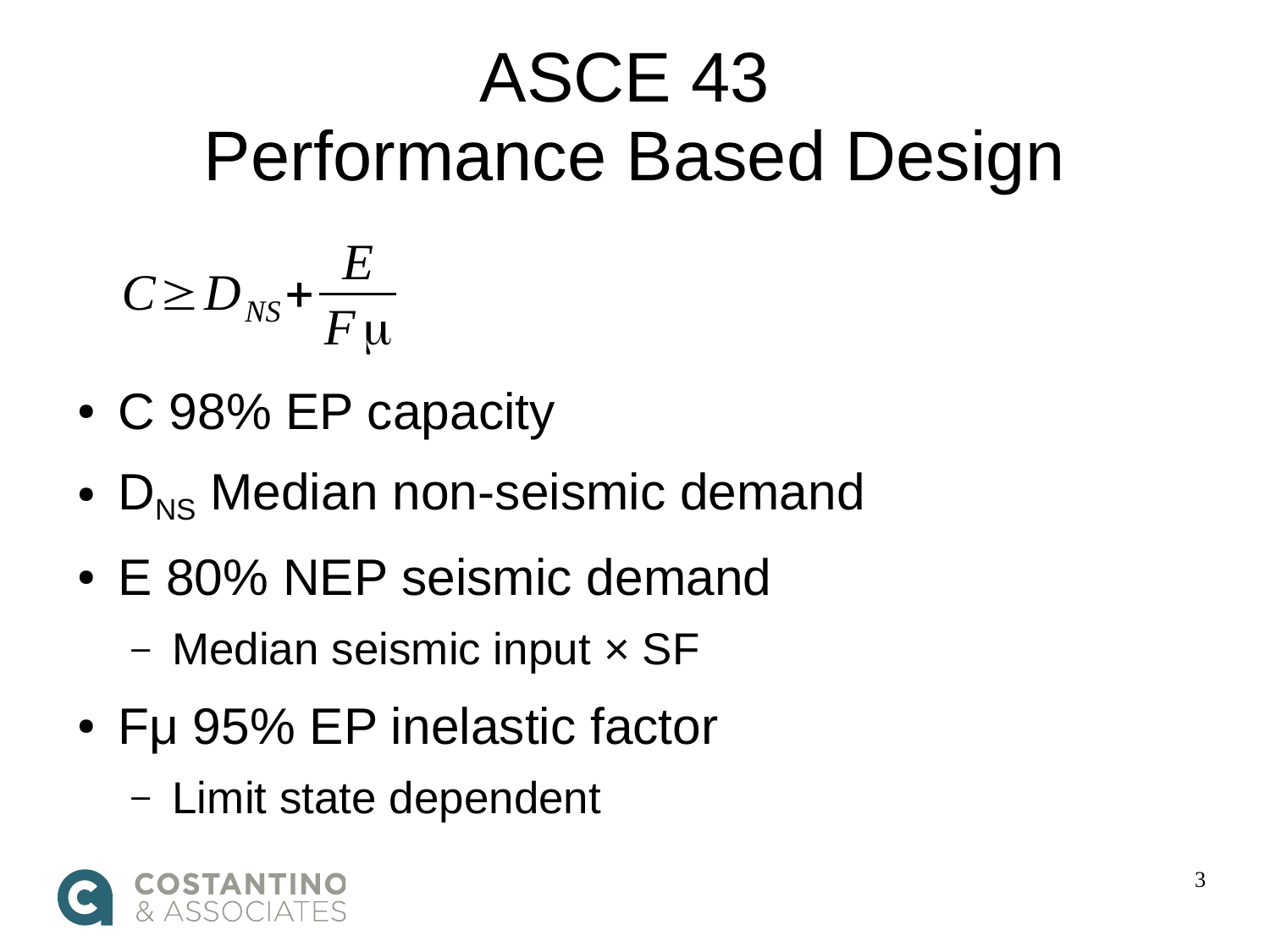#### ASCE 4-2016

- Probabilistic SSI Analysis
	- Explicitly account for uncertainty
		- Stiffness and damping
		- Soil properties
		- Input motion
	- Analysis
		- Monte Carlo, N≥200
		- Latin Hypercube, N≥30
	- Extract results at the 80% NEP

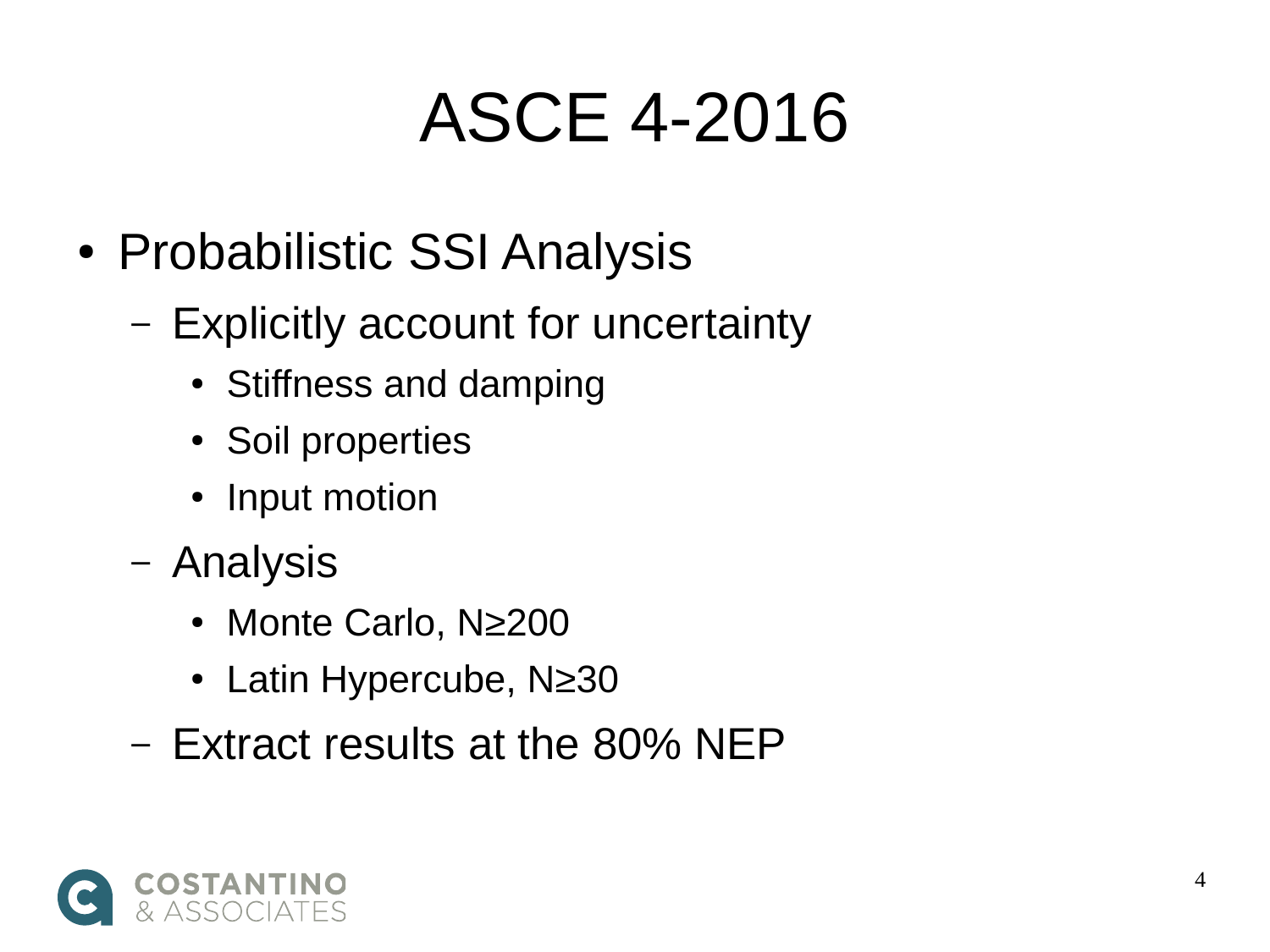# Probabilistic SSI Example

- Probabilistic Spectra for one node
- Envelop Roof Spectra



#### Observations:

- 80% EP Probabilistic spectra generally > Deterministic spectra for elevated slabs
- Basemat spectra can be slightly unconservative